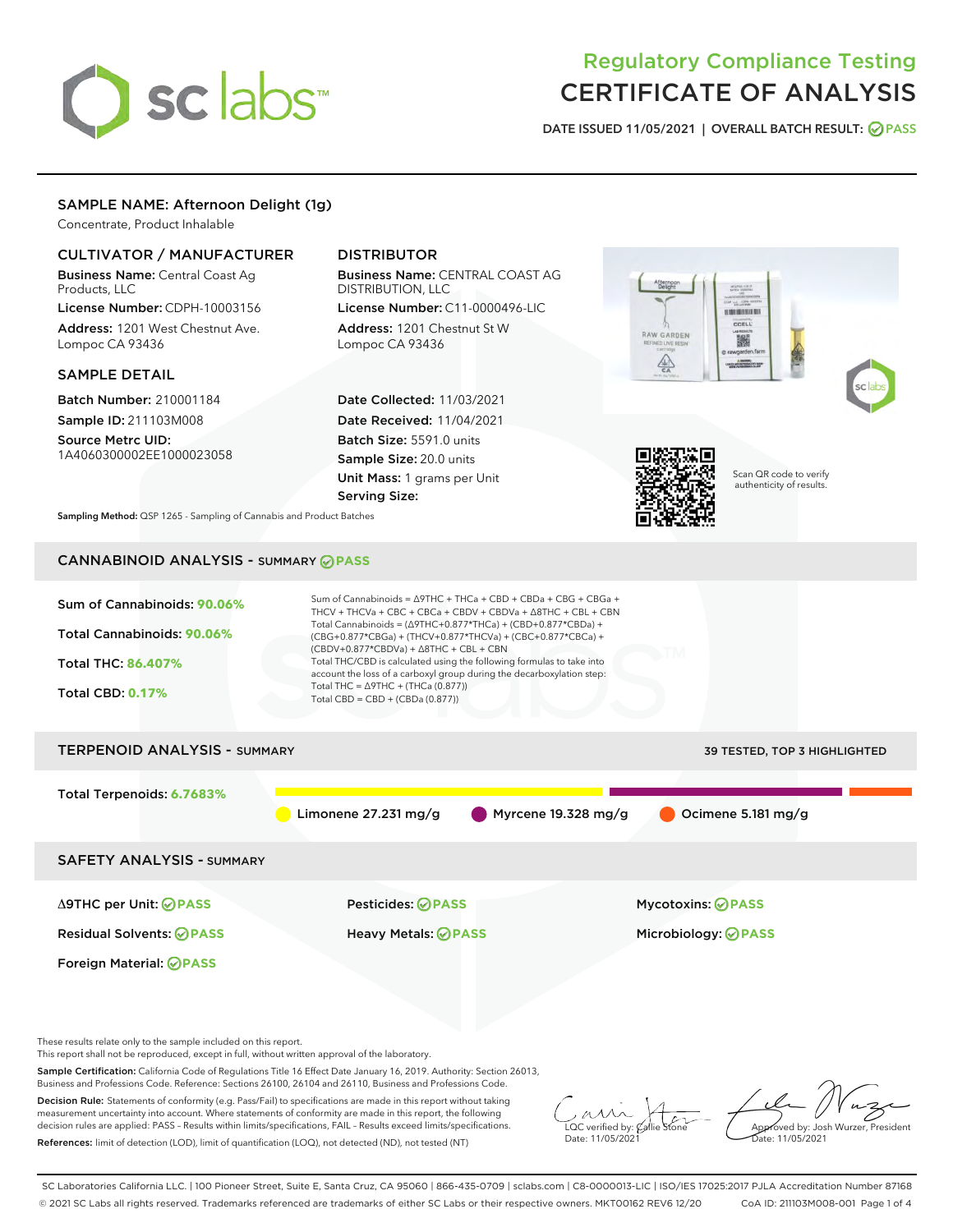



AFTERNOON DELIGHT (1G) | DATE ISSUED 11/05/2021 | OVERALL BATCH RESULT: @ PASS

#### CANNABINOID TEST RESULTS - 11/05/2021 2 PASS

Tested by high-performance liquid chromatography with diode-array detection (HPLC-DAD). **Method:** QSP 1157 - Analysis of Cannabinoids by HPLC-DAD

#### TOTAL CANNABINOIDS: **90.06%**

Total Cannabinoids (Total THC) + (Total CBD) + (Total CBG) + (Total THCV) + (Total CBC) + (Total CBDV) + ∆8THC + CBL + CBN

TOTAL THC: **86.407%** Total THC (∆9THC+0.877\*THCa)

TOTAL CBD: **0.17%**

Total CBD (CBD+0.877\*CBDa)

TOTAL CBG: 2.011% Total CBG (CBG+0.877\*CBGa)

TOTAL THCV: 1.21% Total THCV (THCV+0.877\*THCVa)

TOTAL CBC: ND Total CBC (CBC+0.877\*CBCa)

TOTAL CBDV: ND Total CBDV (CBDV+0.877\*CBDVa)

| <b>COMPOUND</b>  | LOD/LOQ<br>(mg/g)          | <b>MEASUREMENT</b><br><b>UNCERTAINTY</b><br>(mg/g) | <b>RESULT</b><br>(mg/g) | <b>RESULT</b><br>(%) |
|------------------|----------------------------|----------------------------------------------------|-------------------------|----------------------|
| Δ9THC            | 0.06 / 0.26                | ±29.724                                            | 864.07                  | 86.407               |
| <b>CBG</b>       | 0.06 / 0.19                | ±0.792                                             | 20.11                   | 2.011                |
| <b>THCV</b>      | 0.1 / 0.2                  | ±0.60                                              | 12.1                    | 1.21                 |
| <b>CBN</b>       | 0.1/0.3                    | ±0.12                                              | 1.9                     | 0.19                 |
| <b>CBD</b>       | 0.07/0.29                  | ±0.079                                             | 1.70                    | 0.170                |
| $\triangle$ 8THC | 0.1/0.4                    | ±0.06                                              | 0.7                     | 0.07                 |
| <b>THCa</b>      | 0.05/0.14                  | N/A                                                | <b>ND</b>               | <b>ND</b>            |
| <b>THCVa</b>     | 0.07 / 0.20                | N/A                                                | <b>ND</b>               | <b>ND</b>            |
| <b>CBDa</b>      | 0.02/0.19                  | N/A                                                | <b>ND</b>               | <b>ND</b>            |
| <b>CBDV</b>      | 0.04 / 0.15                | N/A                                                | <b>ND</b>               | <b>ND</b>            |
| <b>CBDVa</b>     | 0.03/0.53                  | N/A                                                | <b>ND</b>               | <b>ND</b>            |
| <b>CBGa</b>      | 0.1/0.2                    | N/A                                                | <b>ND</b>               | <b>ND</b>            |
| <b>CBL</b>       | 0.06 / 0.24                | N/A                                                | <b>ND</b>               | <b>ND</b>            |
| <b>CBC</b>       | 0.2 / 0.5                  | N/A                                                | <b>ND</b>               | <b>ND</b>            |
| <b>CBCa</b>      | 0.07 / 0.28                | N/A                                                | <b>ND</b>               | <b>ND</b>            |
|                  | <b>SUM OF CANNABINOIDS</b> |                                                    | 900.6 mg/g              | 90.06%               |

#### **UNIT MASS: 1 grams per Unit**

| ∆9THC per Unit                        | 1120 per-package limit | 864.07 mg/unit | <b>PASS</b> |
|---------------------------------------|------------------------|----------------|-------------|
| <b>Total THC per Unit</b>             |                        | 864.07 mg/unit |             |
| <b>CBD per Unit</b>                   |                        | $1.70$ mg/unit |             |
| <b>Total CBD per Unit</b>             |                        | $1.70$ mg/unit |             |
| Sum of Cannabinoids<br>per Unit       |                        | 900.6 mg/unit  |             |
| <b>Total Cannabinoids</b><br>per Unit |                        | 900.6 mg/unit  |             |

| <b>COMPOUND</b>         | LOD/LOQ<br>(mg/g) | ASUREIVI<br><b>UNCERTAINTY</b><br>(mg/g) | <b>RESULT</b><br>(mg/g)                         | <b>RESULT</b><br>$(\%)$ |
|-------------------------|-------------------|------------------------------------------|-------------------------------------------------|-------------------------|
| Limonene                | 0.005 / 0.016     | ±0.3894                                  | 27.231                                          | 2.7231                  |
| <b>Myrcene</b>          | 0.008 / 0.025     | ±0.2493                                  | 19.328                                          | 1.9328                  |
| Ocimene                 | 0.011 / 0.038     | ±0.1663                                  | 5.181                                           | 0.5181                  |
| $\beta$ Pinene          | 0.004 / 0.014     | ±0.0456                                  | 3.965                                           | 0.3965                  |
| $\alpha$ Pinene         | 0.005 / 0.017     | ±0.0294                                  | 3.421                                           | 0.3421                  |
| $\beta$ Caryophyllene   | 0.004 / 0.012     | ±0.0987                                  | 2.772                                           | 0.2772                  |
| Terpinolene             | 0.008 / 0.026     | ±0.0253                                  | 1.233                                           | 0.1233                  |
| Linalool                | 0.009 / 0.032     | ±0.0420                                  | 1.104                                           | 0.1104                  |
| Fenchol                 | 0.010 / 0.034     | ±0.0325                                  | 0.841                                           | 0.0841                  |
| $\alpha$ Humulene       | 0.009 / 0.029     | ±0.0204                                  | 0.636                                           | 0.0636                  |
| Camphene                | 0.005 / 0.015     | ±0.0054                                  | 0.471                                           | 0.0471                  |
| <b>Terpineol</b>        | 0.016 / 0.055     | ±0.0272                                  | 0.443                                           | 0.0443                  |
| trans-ß-Farnesene       | 0.008 / 0.025     | ±0.0105                                  | 0.296                                           | 0.0296                  |
| Fenchone                | 0.009 / 0.028     | ±0.0049                                  | 0.168                                           | 0.0168                  |
| <b>Borneol</b>          | 0.005 / 0.016     | ±0.0049                                  | 0.117                                           | 0.0117                  |
| $\alpha$ Bisabolol      | 0.008 / 0.026     | ±0.0052                                  | 0.098                                           | 0.0098                  |
| Guaiol                  | 0.009 / 0.030     | ±0.0033                                  | 0.069                                           | 0.0069                  |
| Valencene               | 0.009 / 0.030     | ±0.0041                                  | 0.059                                           | 0.0059                  |
| $\alpha$ Phellandrene   | 0.006 / 0.020     | ±0.0008                                  | 0.057                                           | 0.0057                  |
| $\gamma$ Terpinene      | 0.006 / 0.018     | ±0.0008                                  | 0.047                                           | 0.0047                  |
| $\alpha$ Terpinene      | 0.005 / 0.017     | ±0.0006                                  | 0.043                                           | 0.0043                  |
| 3 Carene                | 0.005 / 0.018     | ±0.0005                                  | 0.034                                           | 0.0034                  |
| Citronellol             | 0.003 / 0.010     | ±0.0016                                  | 0.033                                           | 0.0033                  |
| Eucalyptol              | 0.006 / 0.018     | ±0.0006                                  | 0.024                                           | 0.0024                  |
| Geraniol                | 0.002 / 0.007     | ±0.0005                                  | 0.012                                           | 0.0012                  |
| Sabinene                | 0.004 / 0.014     | N/A                                      | <loq< th=""><th><loq< th=""></loq<></th></loq<> | <loq< th=""></loq<>     |
| p-Cymene                | 0.005 / 0.016     | N/A                                      | <loq< th=""><th><loq< th=""></loq<></th></loq<> | <loq< th=""></loq<>     |
| Sabinene Hydrate        | 0.006 / 0.022     | N/A                                      | <loq< th=""><th><loq< th=""></loq<></th></loq<> | <loq< th=""></loq<>     |
| Nerol                   | 0.003 / 0.011     | N/A                                      | <loq< th=""><th><loq< th=""></loq<></th></loq<> | <loq< th=""></loq<>     |
| Nerolidol               | 0.009/0.028       | N/A                                      | <loq< th=""><th><loq< th=""></loq<></th></loq<> | <loq< th=""></loq<>     |
| Caryophyllene<br>Oxide  | 0.010 / 0.033     | N/A                                      | <loq< th=""><th><loq< th=""></loq<></th></loq<> | <loq< th=""></loq<>     |
| (-)-Isopulegol          | 0.005 / 0.016     | N/A                                      | ND                                              | ND                      |
| Camphor                 | 0.006 / 0.019     | N/A                                      | ND                                              | ND                      |
| Isoborneol              | 0.004 / 0.012     | N/A                                      | ND                                              | ND                      |
| Menthol                 | 0.008 / 0.025     | N/A                                      | ND                                              | ND                      |
| R-(+)-Pulegone          | 0.003 / 0.011     | N/A                                      | ND                                              | ND                      |
| <b>Geranyl Acetate</b>  | 0.004 / 0.014     | N/A                                      | ND                                              | ND                      |
| $\alpha$ Cedrene        | 0.005 / 0.016     | N/A                                      | ND                                              | ND                      |
| Cedrol                  | 0.008 / 0.027     | N/A                                      | ND                                              | ND                      |
| <b>TOTAL TERPENOIDS</b> |                   |                                          | 67.683 mg/g                                     | 6.7683%                 |

SC Laboratories California LLC. | 100 Pioneer Street, Suite E, Santa Cruz, CA 95060 | 866-435-0709 | sclabs.com | C8-0000013-LIC | ISO/IES 17025:2017 PJLA Accreditation Number 87168 © 2021 SC Labs all rights reserved. Trademarks referenced are trademarks of either SC Labs or their respective owners. MKT00162 REV6 12/20 CoA ID: 211103M008-001 Page 2 of 4

# TERPENOID TEST RESULTS - 11/04/2021

Terpene analysis utilizing gas chromatography-flame ionization detection (GC-FID). **Method:** QSP 1192 - Analysis of Terpenoids by GC-FID

MEASUREMENT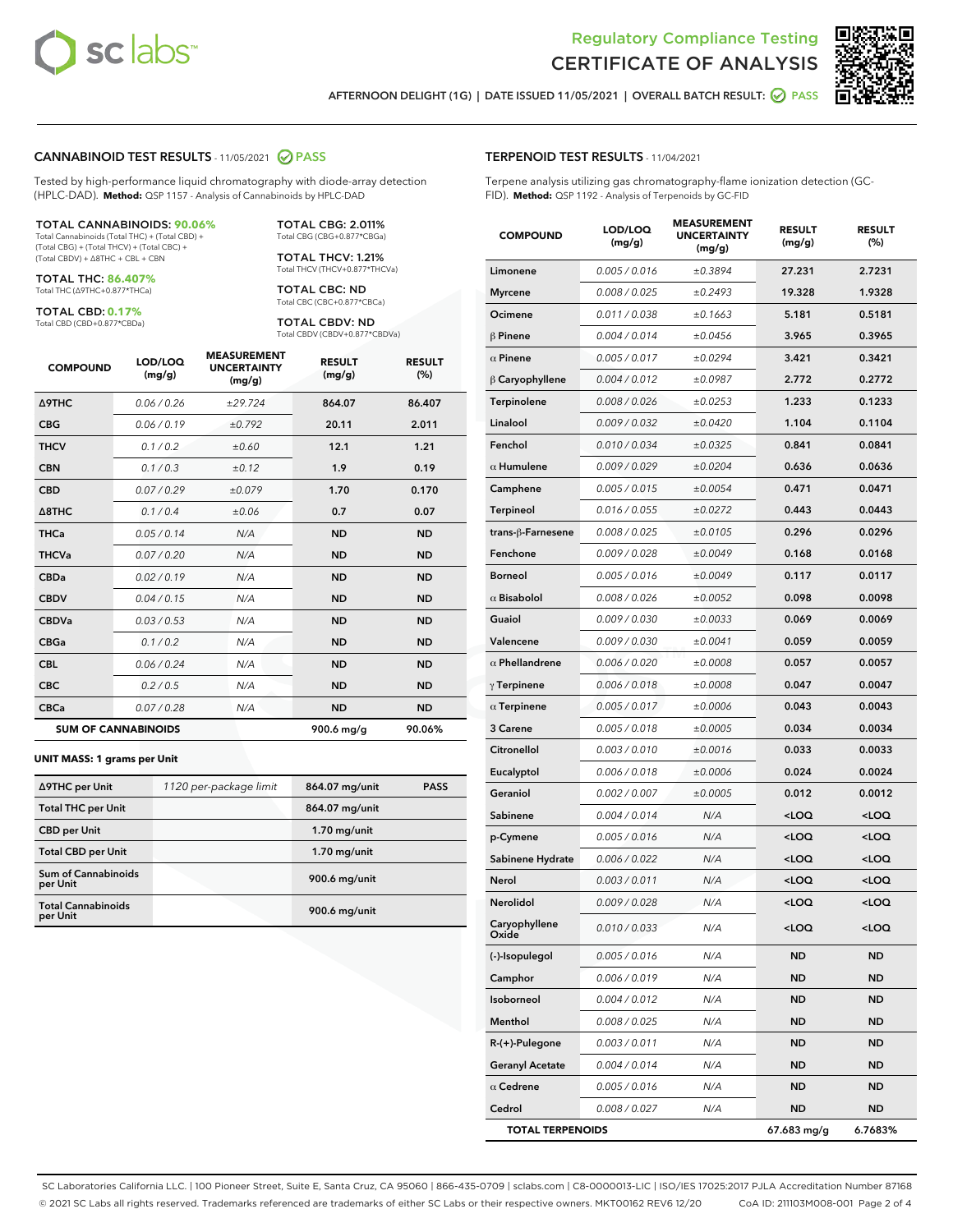



AFTERNOON DELIGHT (1G) | DATE ISSUED 11/05/2021 | OVERALL BATCH RESULT: @ PASS

# CATEGORY 1 PESTICIDE TEST RESULTS - 11/05/2021 2 PASS

Pesticide and plant growth regulator analysis utilizing high-performance liquid chromatography-mass spectrometry (HPLC-MS) or gas chromatography-mass spectrometry (GC-MS). \*GC-MS utilized where indicated. **Method:** QSP 1212 - Analysis of Pesticides and Mycotoxins by LC-MS or QSP 1213 - Analysis of Pesticides by GC-MS

| <b>COMPOUND</b>             | LOD/LOQ<br>$(\mu g/g)$ | <b>ACTION</b><br><b>LIMIT</b><br>$(\mu g/g)$ | <b>MEASUREMENT</b><br><b>UNCERTAINTY</b><br>$(\mu g/g)$ | <b>RESULT</b><br>$(\mu g/g)$ | <b>RESULT</b> |
|-----------------------------|------------------------|----------------------------------------------|---------------------------------------------------------|------------------------------|---------------|
| Aldicarb                    | 0.03 / 0.08            | $\ge$ LOD                                    | N/A                                                     | <b>ND</b>                    | <b>PASS</b>   |
| Carbofuran                  | 0.02/0.05              | $>$ LOD                                      | N/A                                                     | <b>ND</b>                    | <b>PASS</b>   |
| Chlordane*                  | 0.03 / 0.08            | $\ge$ LOD                                    | N/A                                                     | <b>ND</b>                    | <b>PASS</b>   |
| Chlorfenapyr*               | 0.03/0.10              | $>$ LOD                                      | N/A                                                     | <b>ND</b>                    | <b>PASS</b>   |
| Chlorpyrifos                | 0.02 / 0.06            | $\geq$ LOD                                   | N/A                                                     | <b>ND</b>                    | <b>PASS</b>   |
| Coumaphos                   | 0.02 / 0.07            | $\ge$ LOD                                    | N/A                                                     | <b>ND</b>                    | <b>PASS</b>   |
| Daminozide                  | 0.02 / 0.07            | $\ge$ LOD                                    | N/A                                                     | <b>ND</b>                    | <b>PASS</b>   |
| <b>DDVP</b><br>(Dichlorvos) | 0.03/0.09              | $\ge$ LOD                                    | N/A                                                     | <b>ND</b>                    | <b>PASS</b>   |
| Dimethoate                  | 0.03/0.08              | $>$ LOD                                      | N/A                                                     | <b>ND</b>                    | <b>PASS</b>   |
| Ethoprop(hos)               | 0.03/0.10              | $\ge$ LOD                                    | N/A                                                     | <b>ND</b>                    | <b>PASS</b>   |
| Etofenprox                  | 0.02 / 0.06            | $\ge$ LOD                                    | N/A                                                     | <b>ND</b>                    | <b>PASS</b>   |
| Fenoxycarb                  | 0.03 / 0.08            | $\ge$ LOD                                    | N/A                                                     | <b>ND</b>                    | <b>PASS</b>   |
| Fipronil                    | 0.03/0.08              | $>$ LOD                                      | N/A                                                     | <b>ND</b>                    | <b>PASS</b>   |
| Imazalil                    | 0.02 / 0.06            | $\ge$ LOD                                    | N/A                                                     | <b>ND</b>                    | <b>PASS</b>   |
| Methiocarb                  | 0.02 / 0.07            | $\ge$ LOD                                    | N/A                                                     | <b>ND</b>                    | <b>PASS</b>   |
| Methyl<br>parathion         | 0.03/0.10              | $\ge$ LOD                                    | N/A                                                     | <b>ND</b>                    | <b>PASS</b>   |
| <b>Mevinphos</b>            | 0.03/0.09              | $>$ LOD                                      | N/A                                                     | <b>ND</b>                    | <b>PASS</b>   |
| Paclobutrazol               | 0.02 / 0.05            | $\ge$ LOD                                    | N/A                                                     | <b>ND</b>                    | <b>PASS</b>   |
| Propoxur                    | 0.03/0.09              | $\ge$ LOD                                    | N/A                                                     | <b>ND</b>                    | <b>PASS</b>   |
| Spiroxamine                 | 0.03 / 0.08            | $\ge$ LOD                                    | N/A                                                     | <b>ND</b>                    | <b>PASS</b>   |
| Thiacloprid                 | 0.03/0.10              | $\ge$ LOD                                    | N/A                                                     | <b>ND</b>                    | <b>PASS</b>   |

#### CATEGORY 2 PESTICIDE TEST RESULTS - 11/05/2021 @ PASS

| <b>COMPOUND</b>          | LOD/LOO<br>$(\mu g/g)$ | <b>ACTION</b><br>LIMIT<br>$(\mu g/g)$ | <b>MEASUREMENT</b><br><b>UNCERTAINTY</b><br>$(\mu g/g)$ | <b>RESULT</b><br>$(\mu g/g)$ | <b>RESULT</b> |  |
|--------------------------|------------------------|---------------------------------------|---------------------------------------------------------|------------------------------|---------------|--|
| Abamectin                | 0.03/0.10              | 0.1                                   | N/A                                                     | <b>ND</b>                    | <b>PASS</b>   |  |
| Acephate                 | 0.02/0.07              | 0.1                                   | N/A                                                     | <b>ND</b>                    | <b>PASS</b>   |  |
| Acequinocyl              | 0.02/0.07              | 0.1                                   | N/A                                                     | <b>ND</b>                    | <b>PASS</b>   |  |
| Acetamiprid              | 0.02 / 0.05            | 0.1                                   | N/A                                                     | <b>ND</b>                    | <b>PASS</b>   |  |
| Azoxystrobin             | 0.02/0.07              | 0.1                                   | N/A                                                     | <b>ND</b>                    | <b>PASS</b>   |  |
| <b>Bifenazate</b>        | 0.01 / 0.04            | 0.1                                   | N/A                                                     | <b>ND</b>                    | <b>PASS</b>   |  |
| <b>Bifenthrin</b>        | 0.02 / 0.05            | 3                                     | N/A                                                     | <b>ND</b>                    | <b>PASS</b>   |  |
| <b>Boscalid</b>          | 0.03/0.09              | 0.1                                   | N/A                                                     | <b>ND</b>                    | <b>PASS</b>   |  |
| Captan                   | 0.19/0.57              | 0.7                                   | N/A                                                     | <b>ND</b>                    | <b>PASS</b>   |  |
| Carbaryl                 | 0.02/0.06              | 0.5                                   | N/A                                                     | <b>ND</b>                    | <b>PASS</b>   |  |
| Chlorantranilip-<br>role | 0.04/0.12              | 10                                    | N/A                                                     | <b>ND</b>                    | <b>PASS</b>   |  |
| Clofentezine             | 0.03/0.09              | 0.1                                   | N/A                                                     | <b>ND</b>                    | <b>PASS</b>   |  |

# CATEGORY 2 PESTICIDE TEST RESULTS - 11/05/2021 continued

| <b>COMPOUND</b>               | LOD/LOQ<br>(µg/g) | <b>ACTION</b><br><b>LIMIT</b><br>$(\mu g/g)$ | <b>MEASUREMENT</b><br><b>UNCERTAINTY</b><br>(µg/g) | <b>RESULT</b><br>(µg/g) | <b>RESULT</b> |
|-------------------------------|-------------------|----------------------------------------------|----------------------------------------------------|-------------------------|---------------|
| Cyfluthrin                    | 0.12 / 0.38       | $\overline{c}$                               | N/A                                                | ND                      | <b>PASS</b>   |
| Cypermethrin                  | 0.11 / 0.32       | $\mathcal{I}$                                | N/A                                                | ND                      | <b>PASS</b>   |
| Diazinon                      | 0.02 / 0.05       | 0.1                                          | N/A                                                | <b>ND</b>               | <b>PASS</b>   |
| Dimethomorph                  | 0.03 / 0.09       | 2                                            | N/A                                                | ND                      | <b>PASS</b>   |
| Etoxazole                     | 0.02 / 0.06       | 0.1                                          | N/A                                                | ND                      | <b>PASS</b>   |
| Fenhexamid                    | 0.03 / 0.09       | 0.1                                          | N/A                                                | <b>ND</b>               | <b>PASS</b>   |
| Fenpyroximate                 | 0.02 / 0.06       | 0.1                                          | N/A                                                | ND                      | <b>PASS</b>   |
| Flonicamid                    | 0.03 / 0.10       | 0.1                                          | N/A                                                | ND                      | <b>PASS</b>   |
| Fludioxonil                   | 0.03 / 0.10       | 0.1                                          | N/A                                                | <b>ND</b>               | <b>PASS</b>   |
| Hexythiazox                   | 0.02 / 0.07       | 0.1                                          | N/A                                                | ND                      | <b>PASS</b>   |
| Imidacloprid                  | 0.04 / 0.11       | 5                                            | N/A                                                | ND                      | <b>PASS</b>   |
| Kresoxim-methyl               | 0.02 / 0.07       | 0.1                                          | N/A                                                | <b>ND</b>               | <b>PASS</b>   |
| Malathion                     | 0.03 / 0.09       | 0.5                                          | N/A                                                | ND                      | <b>PASS</b>   |
| Metalaxyl                     | 0.02 / 0.07       | $\overline{c}$                               | N/A                                                | ND                      | <b>PASS</b>   |
| Methomyl                      | 0.03 / 0.10       | $\mathbf{1}$                                 | N/A                                                | <b>ND</b>               | <b>PASS</b>   |
| Myclobutanil                  | 0.03 / 0.09       | 0.1                                          | N/A                                                | ND                      | <b>PASS</b>   |
| Naled                         | 0.02 / 0.07       | 0.1                                          | N/A                                                | ND                      | <b>PASS</b>   |
| Oxamyl                        | 0.04 / 0.11       | 0.5                                          | N/A                                                | ND                      | <b>PASS</b>   |
| Pentachloronitro-<br>benzene* | 0.03 / 0.09       | 0.1                                          | N/A                                                | ND                      | <b>PASS</b>   |
| Permethrin                    | 0.04 / 0.12       | 0.5                                          | N/A                                                | <b>ND</b>               | <b>PASS</b>   |
| Phosmet                       | 0.03 / 0.10       | 0.1                                          | N/A                                                | ND                      | <b>PASS</b>   |
| Piperonylbu-<br>toxide        | 0.02 / 0.07       | 3                                            | N/A                                                | ND                      | <b>PASS</b>   |
| Prallethrin                   | 0.03 / 0.08       | 0.1                                          | N/A                                                | ND                      | <b>PASS</b>   |
| Propiconazole                 | 0.02 / 0.07       | 0.1                                          | N/A                                                | ND                      | <b>PASS</b>   |
| Pyrethrins                    | 0.04 / 0.12       | 0.5                                          | N/A                                                | <b>ND</b>               | <b>PASS</b>   |
| Pyridaben                     | 0.02 / 0.07       | 0.1                                          | N/A                                                | ND                      | <b>PASS</b>   |
| Spinetoram                    | 0.02 / 0.07       | 0.1                                          | N/A                                                | ND                      | PASS          |
| Spinosad                      | 0.02 / 0.07       | 0.1                                          | N/A                                                | <b>ND</b>               | <b>PASS</b>   |
| Spiromesifen                  | 0.02 / 0.05       | 0.1                                          | N/A                                                | ND                      | <b>PASS</b>   |
| Spirotetramat                 | 0.02 / 0.06       | 0.1                                          | N/A                                                | ND                      | <b>PASS</b>   |
| Tebuconazole                  | 0.02 / 0.07       | 0.1                                          | N/A                                                | ND                      | <b>PASS</b>   |
| Thiamethoxam                  | 0.03 / 0.10       | 5                                            | N/A                                                | ND                      | <b>PASS</b>   |
| Trifloxystrobin               | 0.03 / 0.08       | 0.1                                          | N/A                                                | <b>ND</b>               | <b>PASS</b>   |

SC Laboratories California LLC. | 100 Pioneer Street, Suite E, Santa Cruz, CA 95060 | 866-435-0709 | sclabs.com | C8-0000013-LIC | ISO/IES 17025:2017 PJLA Accreditation Number 87168 © 2021 SC Labs all rights reserved. Trademarks referenced are trademarks of either SC Labs or their respective owners. MKT00162 REV6 12/20 CoA ID: 211103M008-001 Page 3 of 4